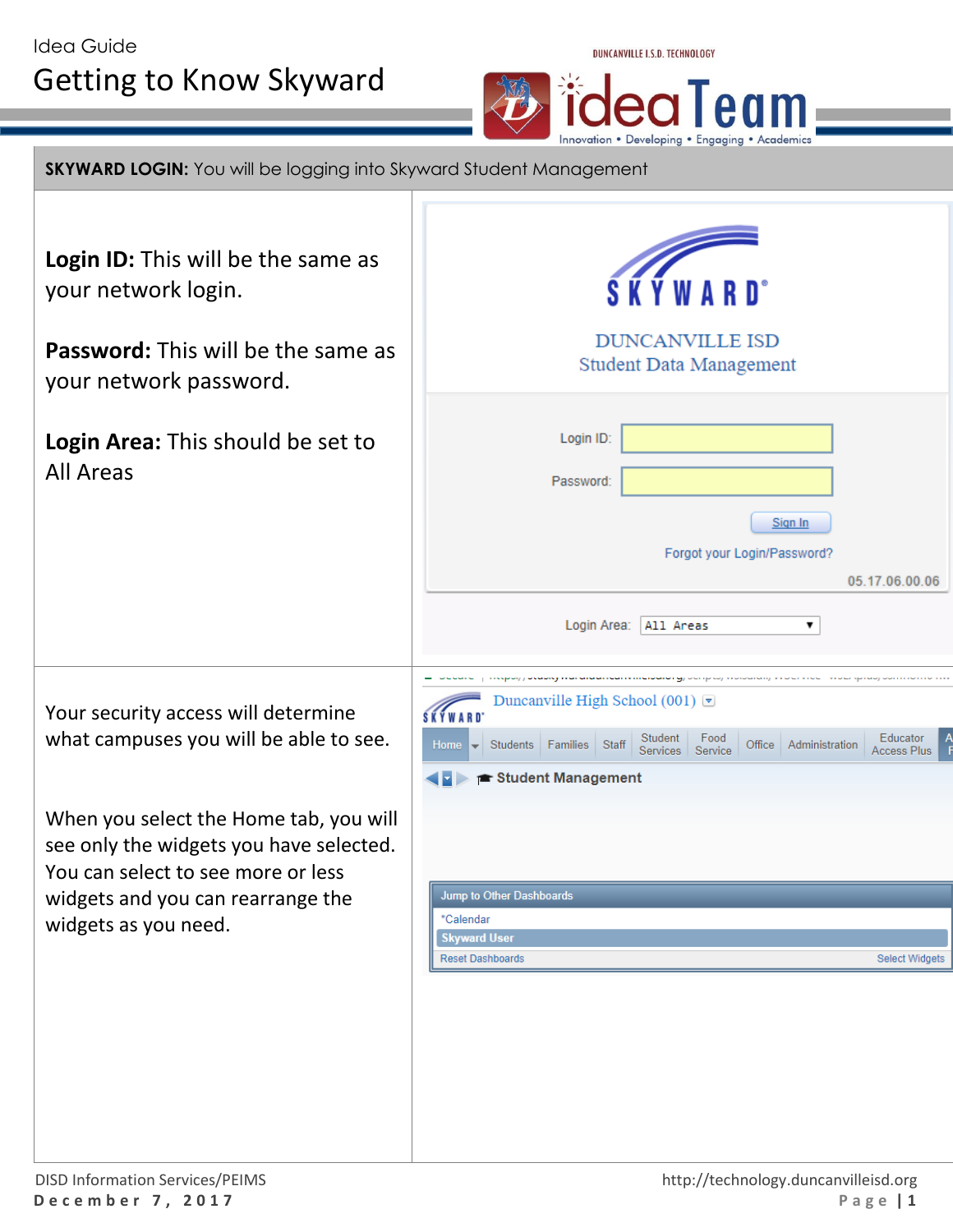

egler

Innovation . Developing . Engaging . Academics



- 2. Create New Window: This allows you to open multiple sessions of Skyward.
- 3. Preferences: This allows you to change the colors, etc on your screens.
- 4. Favorites: You can bookmark pages in Skyward.
- 5. My Print Queue: This is where all your print jobs can be stored and viewed.
- 6. HELP!!!- This is where you can go for more help.

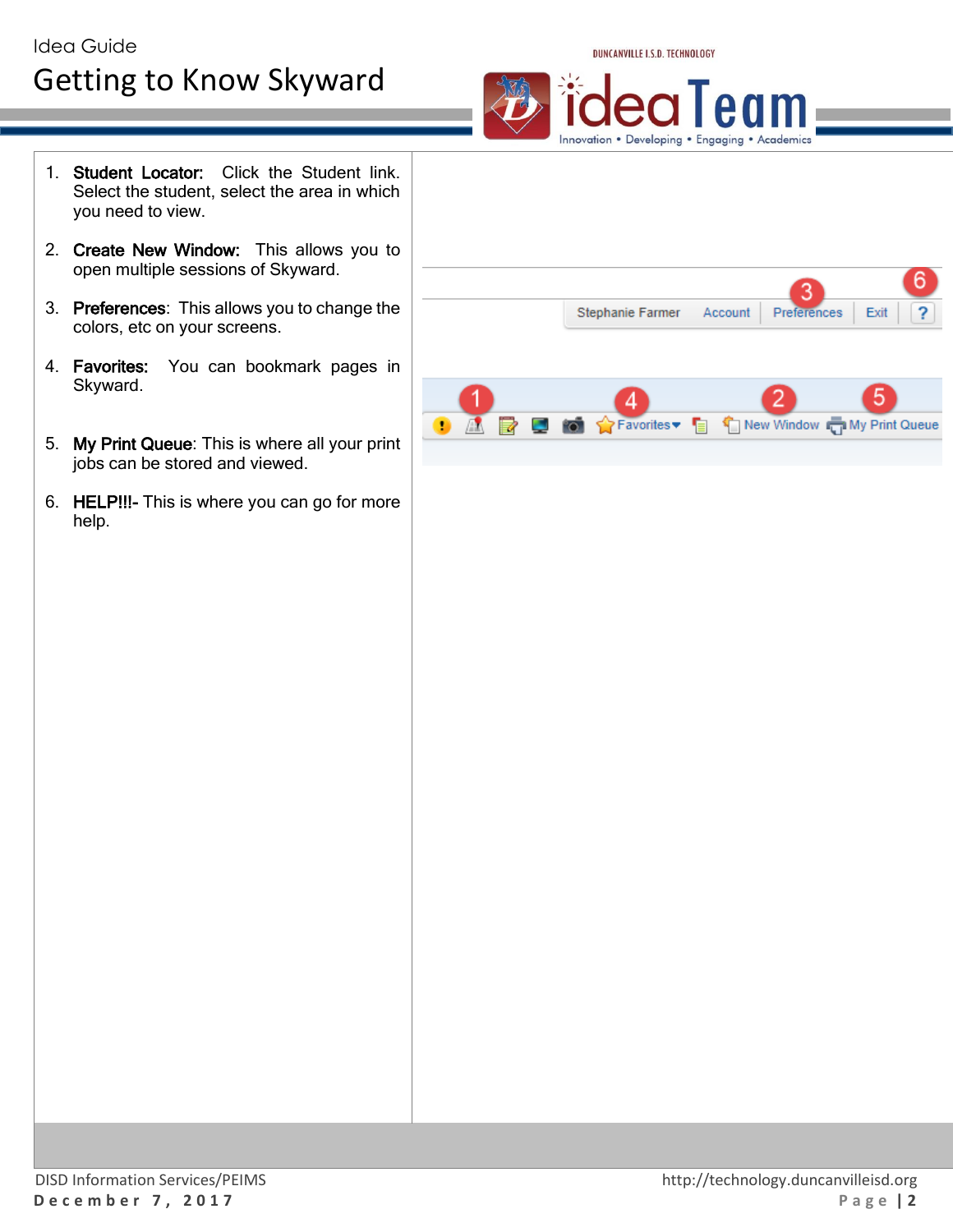

STUDENT PROFILE:Access Student Profile to view information such as address, family, emergency, schedule, attendance, and grades on individual students

Duncanville High School (001) | **KYWARD Select Student** Student Home **Students** Families **Staff** Services  $S_6$  $\Omega$ **Select Student Profile**  $\overline{\phantom{a}}$  Students - ST Setup Student Profile \_\_ PR 自行 **Student Browse** 自令 Custom Forms - CF 自令 Data Mining - DM 自令 Pseudo Approval - PA 自令 Reports - RE 自们 e podero program poder prenanden na moral de la programma programma processo presi programmato en in Duncanville High School (001)  $\blacktriangledown$ 1. Name Key Every person in the Skyward SKÝWARD system is assigned a name key. The name key is the first five letters of a person's last name, Educator | Advanced Student || Food the first three letters of a person's first name Home  $\blacktriangleright$  Students Families Staff Office | Administration Services Service Access Plus | Features and a three digit tie-breaker number. (example: BRANCSAL001 for Sally Branch).  $\blacktriangleright$  Web Access 3 You can enter a student's name key in the Student field or you can enter the student's **Customize Tabs** Student: WILLIARI002 **V** Williams, Arius Johyeal ◆▶ **Ranges** other id in the Student field.  $\blacktriangledown$  General Grad Year (Grade): 2019 (11) Profile 2. Student Link **Student:** You can search for a student by clicking the Student Link next to the Customize Address Name Key field. Other ID: 137694 **Birth Hist** Advisor: Homeroom: Homero School Path **Web Access** Vehicles **Web Access 3.Arrow Keys**  $\leq$  $\geq$  You can use the arrow **Student Information** keys next to the student's name to scroll to the Change Hist Login: 137604 School Email: 10Arius 1 William next student record or previous student record.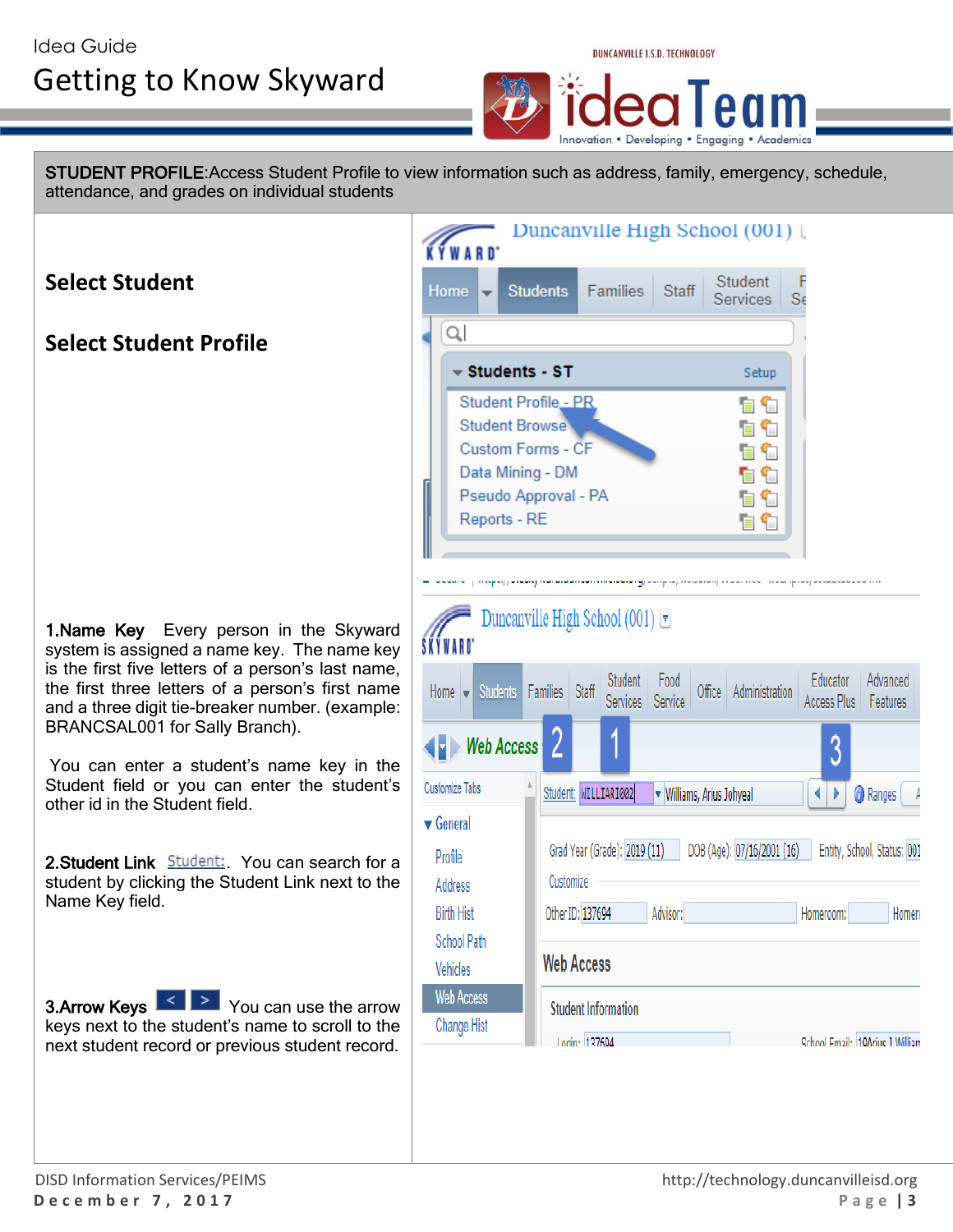DUNCANVILLE I.S.D. TECHNOLOGY



Link next to the Extra Information section to select which fields you would like to have appear in this section. These fields will appear on every student screen.

You will be limited to the spaces you select. You will also be able to select the order in which these appear.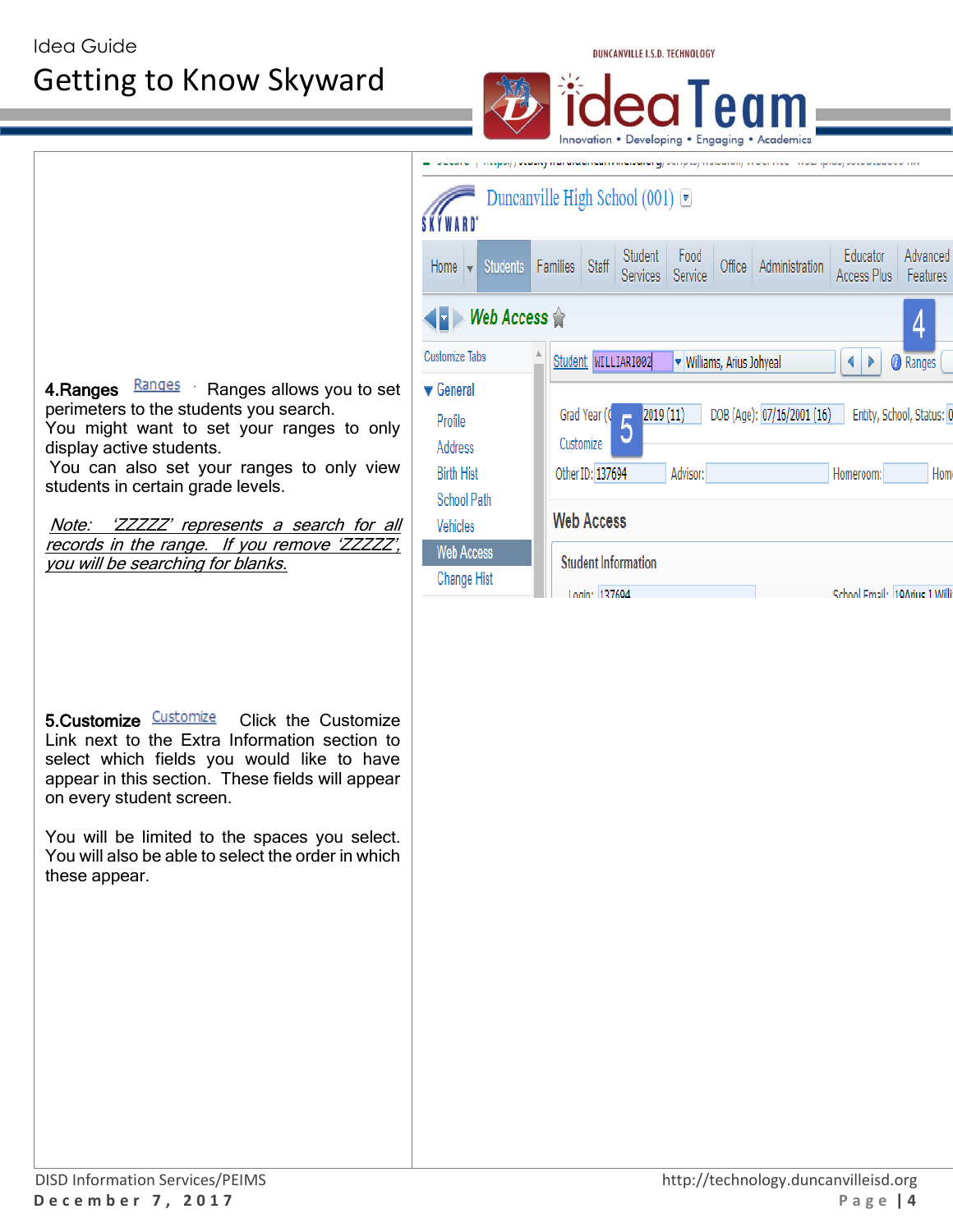DUNCANVILLE I.S.D. TECHNOLOGY

Student: WILLIARI002

Customize

Other ID: 137694

**Web Access** 

**Student Information** 

Secure | https://stuskyward.duncanvilleisd.org/scripts/wsisa.dll/WServi

Login: 137604

Grad Year (Grade): 2019 (11)

Food

Service

Advisor:

v Williams, Arius Johyeal

Office | Administration

DOB (Age): 07/16/2001 (16)

A E

Innovation . Developing . Engaging . Academics processing personal construction of the construction of the second construction of the Duncanville High School (001)  $\overline{\triangledown}$ 6.Customize Tabs **Customize Tabs** Click the Student customize tabs link at the top of the tabs. Home | **Students** Families **Staff Services** 

 $\blacktriangleright$  Web Access  $\triangle$ 

6

Customize Tabs

**General** 

Profile

**Address Birth Hist** 

Vehicles **Web Access** 

**School Path** 

**Change Hist** 

**Customize Tabs** 

**Customize Tabs** 

**Move** 

⊕

⊕

⊕ ⊕

 $\overline{\mathbf{\hat{\pm}}}$ 

⊕

⊕

The tabs on the left-hand side of the screen represent different areas in which you can view information regarding the individual student.

The arrow will expand all of the areas associated with that category.

You may choose to hide the tab by unselecting the Display button. You may also change the order of the tabs.

| <b>Tab Name</b>      | <b>Display Tab</b>   | Re                 |
|----------------------|----------------------|--------------------|
| General              | ✔                    | B                  |
| Grades               | ✔                    |                    |
| Scheduling           | ✔                    |                    |
| <b>Special Prgms</b> | $\blacktriangledown$ | Sor                |
| Entry/With           | ✔                    |                    |
| <b>Entity</b>        | ✔                    | Cust               |
| Family               | ✔                    | Spi<br><b>Iros</b> |
|                      |                      |                    |
|                      |                      |                    |
|                      |                      |                    |
|                      |                      |                    |
|                      |                      |                    |
|                      |                      |                    |
|                      |                      |                    |
|                      |                      |                    |

.